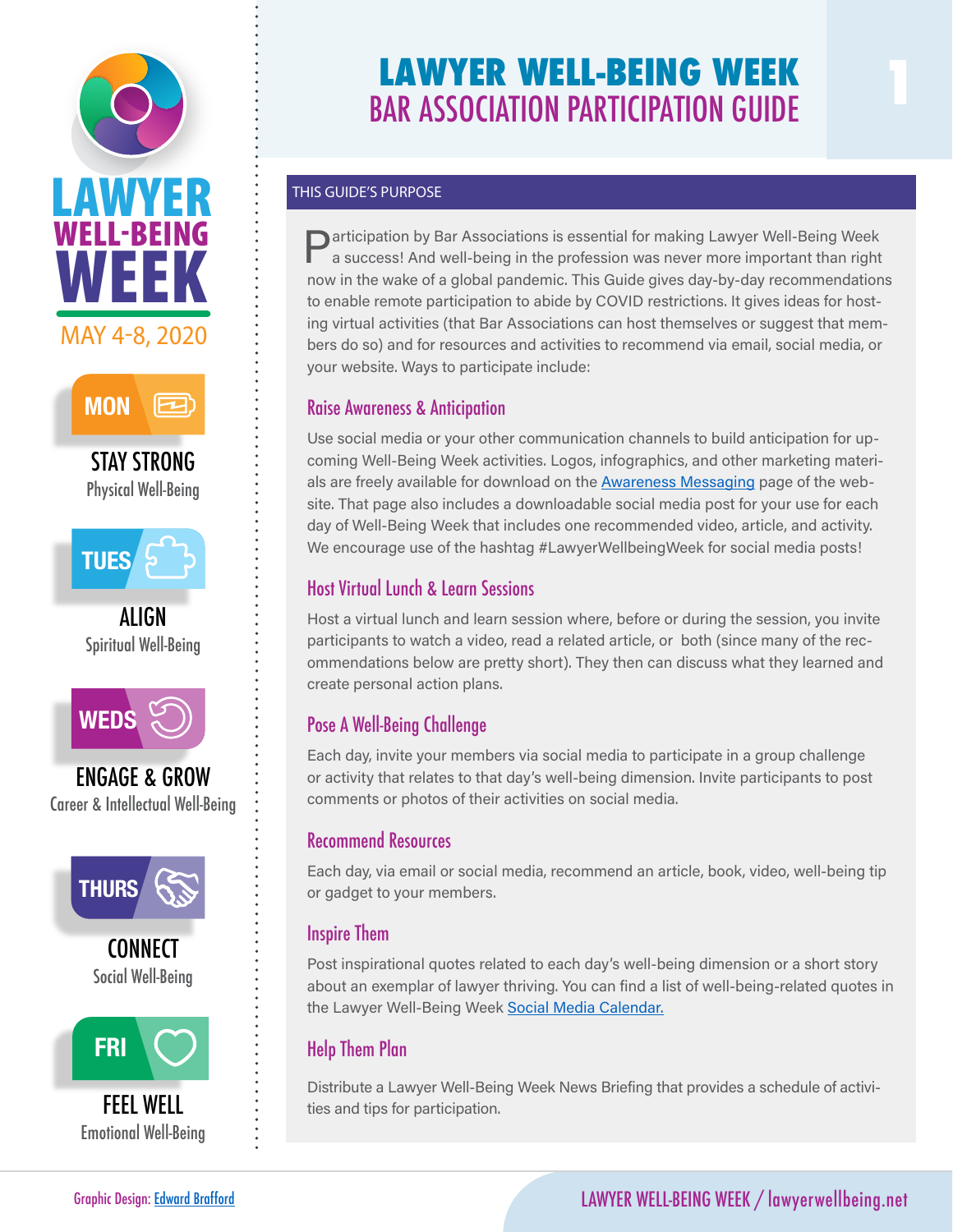

## **LAWYER WELL-BEING WEEK BAR ASSOCIATION PARTICIPATION GUIDE**

#### STAY STRONG (Physical Well-Being) **MON** (2)

- • VIDEO: Dr. Matt Walker (2019), [Sleep Is Your Superpower,](https://www.ted.com/talks/matt_walker_sleep_is_your_superpower#t-353) TED Talk, 19:06 minutes. Walker is the author of the THEO: Dr. Matt walker (2019), Sleep is four Superpower, TED Talk, 19:06 minutes, walker is the author of the<br>top-selling book <u>Why We Sleep</u>. In this video, he shares the many good things that happen for your brain and bod when you get sleep--a<br>more and better sleep. when you get sleep--and the alarmingly bad things that happen when you don't. He offers helpful tips for getting
- ARTICLE: Tony Schwartz & Catherine McCarthy (2007). [Manage Your Energy, Not Your Time](https://hbr.org/2007/10/manage-your-energy-not-your-time?referral=03759&cm_vc=rr_item_page.bottom). Harvard Business Review.
- ACTIVITY: Active Meeting Challenge. Encourage your members to do all of their meetings (or even just one!) on Monday while standing up or walking and post on social media about it using the hashtag #LawyerWellbeingWeek.

# **TUES**

## ALIGN (Spiritual Well-Being)

- VIDEO: Emily Esfahani Smith (2017). [There's More to Life Than Being Happy](https://www.ted.com/talks/emily_esfahani_smith_there_s_more_to_life_than_being_happy), TED Talk, 12:10 minutes. Learn about the difference between "being happy" (which comes and goes) and building a meaningful life. Smith is the author of [The Power of Meaning: Finding Fulfillment in a World Obsessed With Happiness.](https://www.amazon.com/Power-Meaning-Fulfillment-Obsessed-Happiness/dp/0553446568/ref=sr_1_1?crid=13IOUOPW9FVU4&keywords=the+power+of+meaning+by+emily+esfahani+smith&qid=1583644920&sprefix=Emily+Esf%2Caps%2C204&sr=8-1)
- ARTICLE: Anne Brafford & Robert Rebele (2018). [Judges' Well-Being And The Importance Of Meaningful Work](http://aja.ncsc.dni.us/publications/courtrv/cr54-2/CR54-2Brafford.pdf). Court Review. The article explains the importance of meaningful work to health, happiness, and performance. It provides meaningful work strategies that apply to everyone, not just judges. Brafford also has a free, 40-minute video on [meaningful work for lawyers](https://www.youtube.com/watch?v=jKgIkx_06mM&t=1306s) posted on the Lawyer Well-Being YouTube Channel.
- ACTIVITY: Values Challenge. Invite members to complete the [Values Challenge Activity Guide](https://lawyerwellbeing.net/wp-content/uploads/2020/02/Spiritual_Values-Challenge_with-attachments.pdf) and post about their experience on social media using the hashtag #LawyerWellbeingWeek.

#### ENGAGE & GROW (Career & Intellectual Well-Being) **WEDS**

- VIDEO: Shawn Achor (2011). [The Happy Secret To Better Work.](https://www.ted.com/talks/shawn_achor_the_happy_secret_to_better_work?language=en) TED Talk, 12:05 minutes. In this fast-moving, funny talk, psychologist Shawn Achor argues that happiness inspires us to be more productive. Achor is the author of [The](https://www.amazon.com/Happiness-Advantage-Positive-Brain-Success/dp/0307591557/ref=sr_1_1?crid=D354086WN3C3&keywords=happiness+advantage+by+shawn+achor&qid=1583651868&sprefix=Happiness+Ad%2Caps%2C189&sr=8-1)  [Happiness Advantage: How A Positive Brain Fuels Success in Work And Life.](https://www.amazon.com/Happiness-Advantage-Positive-Brain-Success/dp/0307591557/ref=sr_1_1?crid=D354086WN3C3&keywords=happiness+advantage+by+shawn+achor&qid=1583651868&sprefix=Happiness+Ad%2Caps%2C189&sr=8-1)
- ARTICLE: Amy Wrzesniewski, Justin M. Berg, and Jane E. Dutton (2010). Managing Yourself: Turn The Job You Have [Into The Job You Want.](https://hbr.org/2010/06/managing-yourself-turn-the-job-you-have-into-the-job-you-want) Harvard Business Review.
- ACTIVITY: Strengths Challenge. Invite members to complete the Peak Performance Through Character Strengths [Activity Guide](https://lawyerwellbeing.net/wp-content/uploads/2020/03/Self-Mastery-and-Peak-Performance-Through-Character-Strengths-_2.pdf) and post about their experience on social media using the hashtag #LawyerWellbeingWeek.